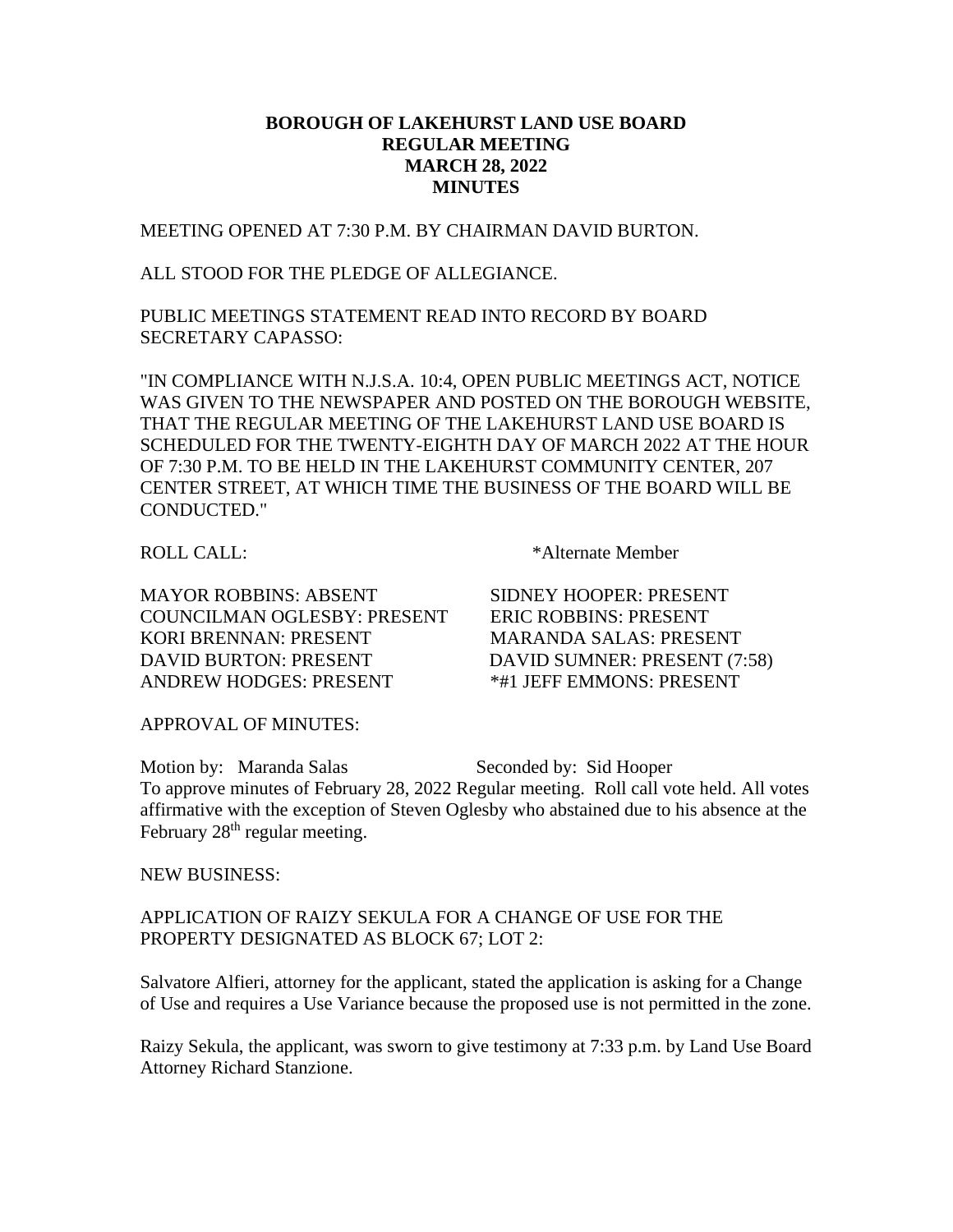Mrs. Sekula stated the name of her business is Bella Sabatina Premium Tea adding that she brews tea concentrate. Mrs. Sekula further stated she also has dry tea that is packaged and stored.

Mr. Alfieri asked if the application is approved, the business will be moved to 209 Center Street.

Mrs. Sekula answered in the affirmative.

Mr. Alfieri asked the hours of operation.

Mrs. Sekula responded Monday through Friday, 10:00 a.m. to 4:00 p.m.

Mr. Alfieri asked how many employees will be on sight during the peak hours of business.

Mrs. Sekula answered two employees will be in the warehouse downstairs, two in production, and herself.

Mr. Alfieri asked Mrs. Sekula to describe the production.

Mrs. Sekula described the production as large brewing kettles on gas burners brewing tea leaves that will be bottled and packaged.

Mr. Alfieri questioned the delivery to and from the site and types of trucks making the deliveries.

Mrs. Sekula stated the delivery to the site will be once every two weeks via box truck such as UPS. Mrs. Sekula also stated she ships out mainly by UPS once a day, 3-4 times a week.

Mr. Alfieri asked if there is any proposal for improvements to the exterior of the building.

Mrs. Sekula responded no.

Mr. Alfieri asked if building permits were obtained for interior improvements.

Mrs. Sekula answered in the affirmative.

Mr. Alfieri asked if there is adequate parking on the site for the business.

Mrs. Sekula answered five spaces are needed for her and her employees and there are more than five spaces at the proposed location.

Mr. Alfieri asked if there will be visitors to the site.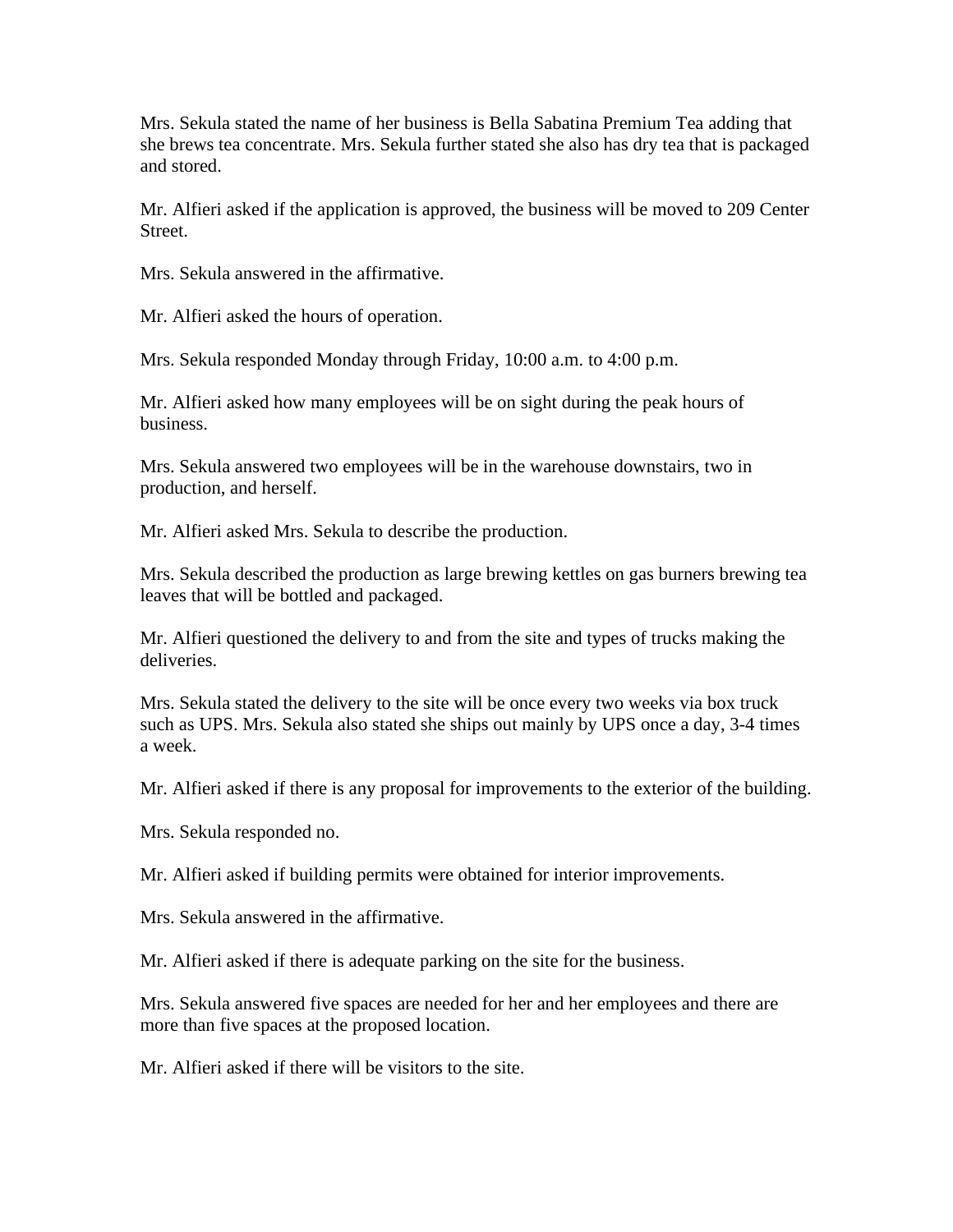Mrs. Sekula responded no.

Mr. Alfieri stated there is a dumpster on site and asked if that is adequate for the use.

Mrs. Sekula answered yes.

Land Use Board Attorney Richard Stanzione asked if there will be any retail sales.

Mr. Alfieri answered no.

Mr. Stanzione asked if any odors will be released.

Mrs. Sekula answered no.

Board Member Maranda Salas asked if this business is being done somewhere else.

Mr. Sekula answered it is being done in her garage in Toms River and is looking to relocate to 209 Center Street.

Board Chairman David Burton questioned plans that were submitted with the construction permit.

Mrs. Sekula stated the permits obtained were for cosmetics.

Mr. Burton asked about the plans for the kitchen.

Mrs. Sekula stated no permits were obtained to install a kitchen adding she is waiting for approval from the Land Use Board.

Mrs. Salas asked if the Land Use Board should have a copy of the plans for the kitchen.

Mr. Stanzione stated the plans submitted with the construction permits are for the construction official to approve.

Mr. Burton added the applicant is here for a use variance. Mr. Burton asked how many parking spaces are at 209 Center Street.

Land Use Board Engineer Pamela Hilla stated no site plan was submitted adding she is going from aerial footage. Ms. Hilla further stated currently there appears to be five to six spaces with no ADA accessible parking. Ms. Hilla went on to say that ADA parking is required as well as stripping.

Mr. Alfieri stated there was prior approval in 1998 for the prior use and had approval for five spaces adding if the board is to approve the use variance application, the applicant will comply with striping one ADA parking space.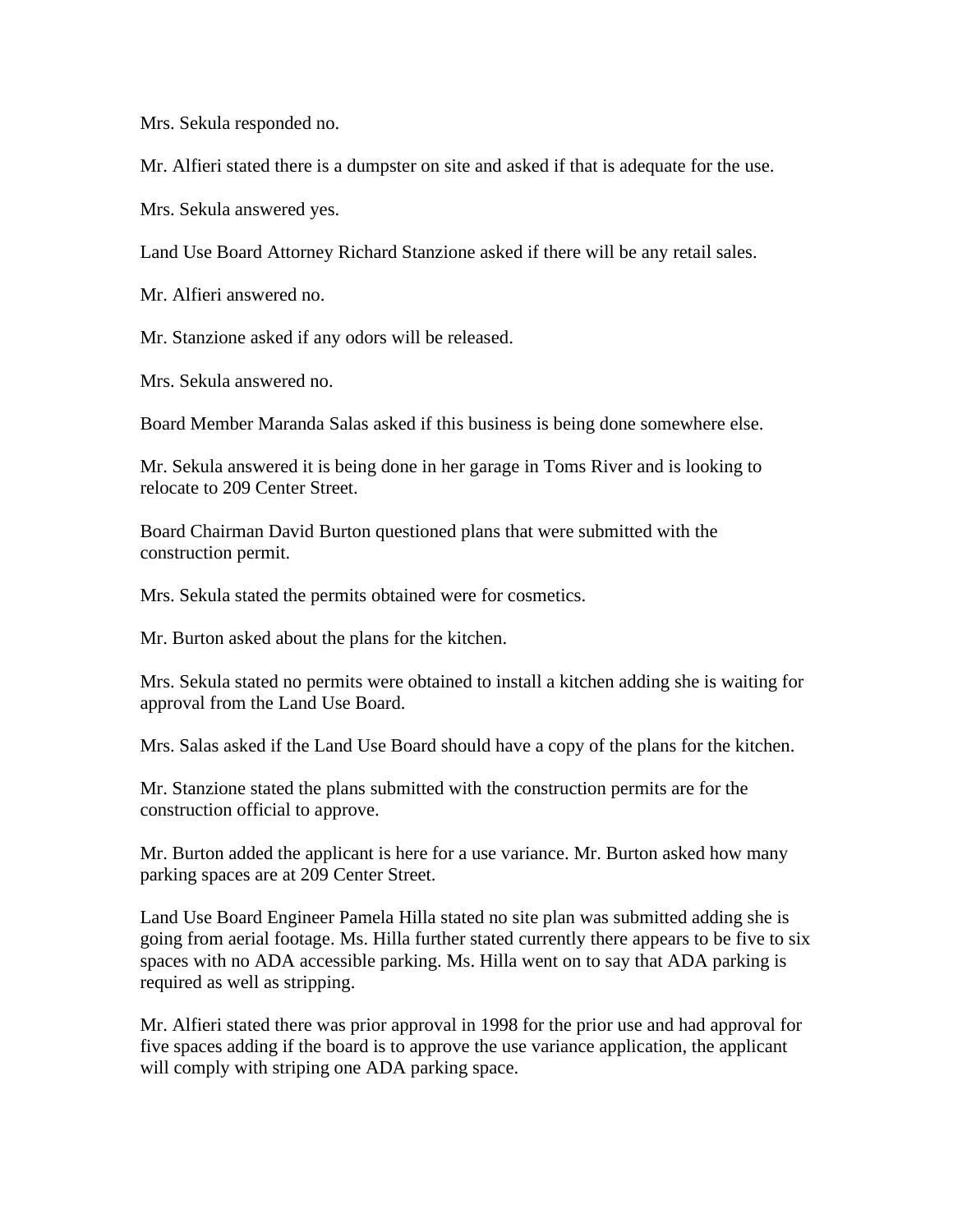Mr. Stanzione asked if the proposed use is for the entire building.

Mrs. Sekula answered yes.

Councilman Oglesby questioned design waiver 1(b) on the engineer's report adding that it mentions 144 parking spaces.

Ms. Hilla stated design waiver 1(b) has to do with landscaping adding the 144 parking spaces is typographical error. Ms. Hilla went on to say that there are 5 to 6 parking spaces, that requires at least one tree whereas there are no trees in the parking area.

Ms. Hilla asked if a box truck was to enter the parking area, will the box truck be able to circulate and park at the loading area.

Mrs. Sekula answered in the affirmative.

Mr. Burton questioned the loading area.

Mrs. Sekula responded there is no loading dock, there a huge garage door that opens to enter the building.

Mr. Burton questioned a variance for parking.

Ms. Hilla answered the building is 3,850 square feet, that requires 8 parking spaces, one of which has to be ADA accessible.

Ms. Hilla asked how frequently will trash be picked up from the site.

Mrs. Sekula responded once every two weeks adding if the business produces more trash than anticipated, then she will adjust the schedule.

Ms. Hilla asked how much tea leaves are disposed of each week.

Mrs. Sekula answered right now it is about five large garbage bags adding it hard to say what will be in the future.

Ms. Hilla stated with the expansion of the business, more garbage will be produced as well as the need for more employees.

Mrs. Sekula answered more production will be made, not necessarily the need for more employees.

Mr. Burton asked if more production is made then will the business hours change to meet the demand.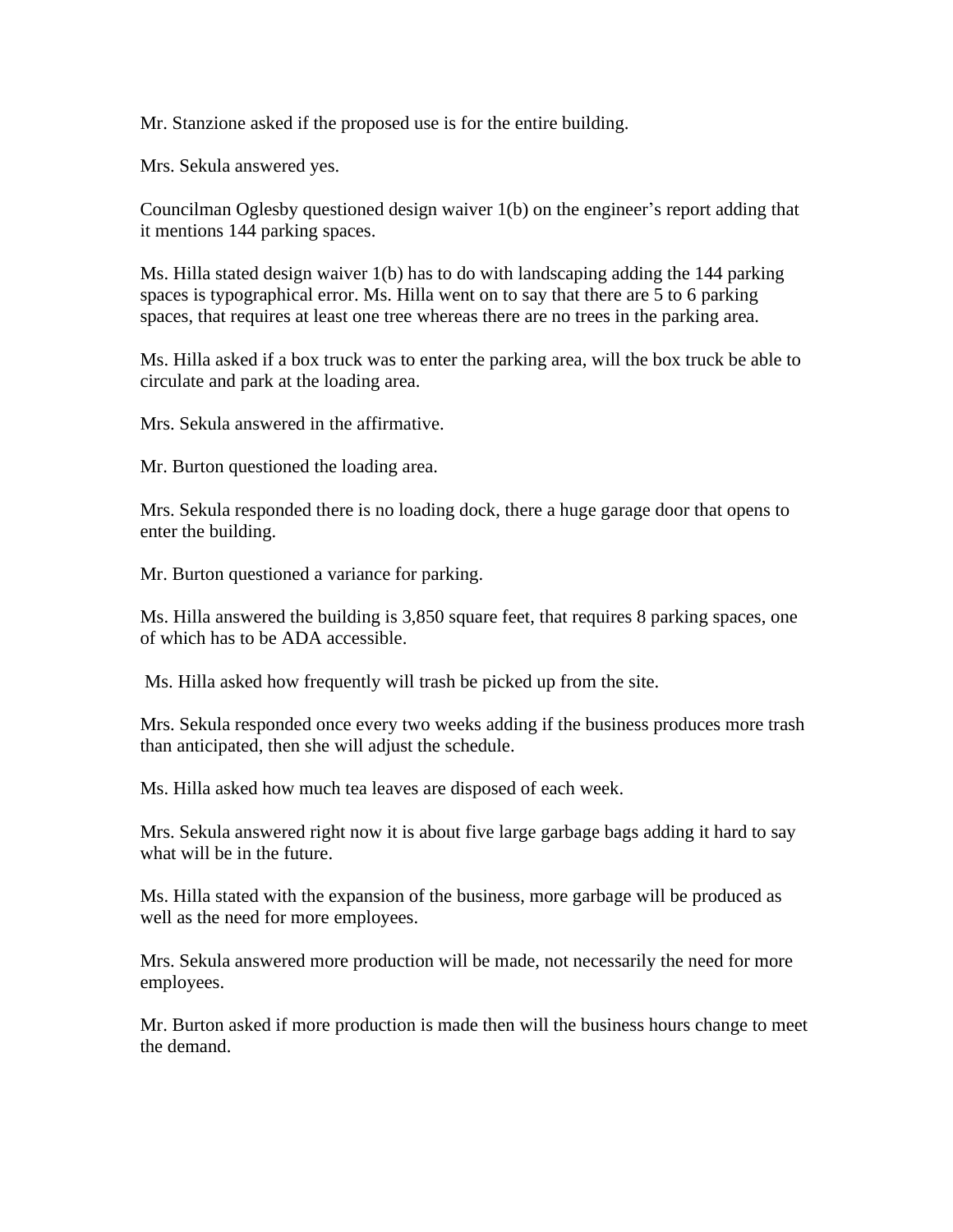Mr. Alfieri answered the applicant is working out of a garage and is looking to expand the business to this location adding there are only five parking spaces, the applicant can only have 5 employees. Mr. Alfieri stated the applicant is limited to what she testifies to for a use variance.

Mr. Burton stated there is no room for expansion at the proposed site.

Board Member Andrew Hodges questioned the tea leaves being composted.

Mrs. Sekula responded she would love the tea leaves to go to compose asking if there is a capability to do so to please let her know.

Mr. Hodges asked how much poundage goes into a patch of tea.

Mrs. Sekula answered in a fifty-gallon kettle gets about thirty pounds of tea leaves.

Mr. Stanzione asked if all trash being disposed of will be inside the dumpster, not outside the dumpster.

Mrs. Sekula answered 100% of trash will be in the dumpster.

Mr. Oglesby asked if there will be any recyclables generated.

Mrs. Sekula answered there will be card boxes that will be placed in a separate dumpster.

Mr. Hodges asked as far as production, how many kettles will be used.

Mrs. Sekula answered she would like to start out with five kettles.

Mr. Hodges stated that is approximately 150 pounds of tea leaves a day.

Mrs. Sekula responded that she will not brewing every day.

Mr. Burton asked what percentage of building that will changed to accommodate the brewing process.

Mrs. Sekula answered the processing room will 15 feet by 28 feet.

Mr. Alfieri stated the remaining space will be used for storage.

Mr. Oglesby questioned the marketing, adding is it mostly wholesale distributors.

Mrs. Sekula responded at the moment there is only one distributor.

Mr. Burton questioned retail sales.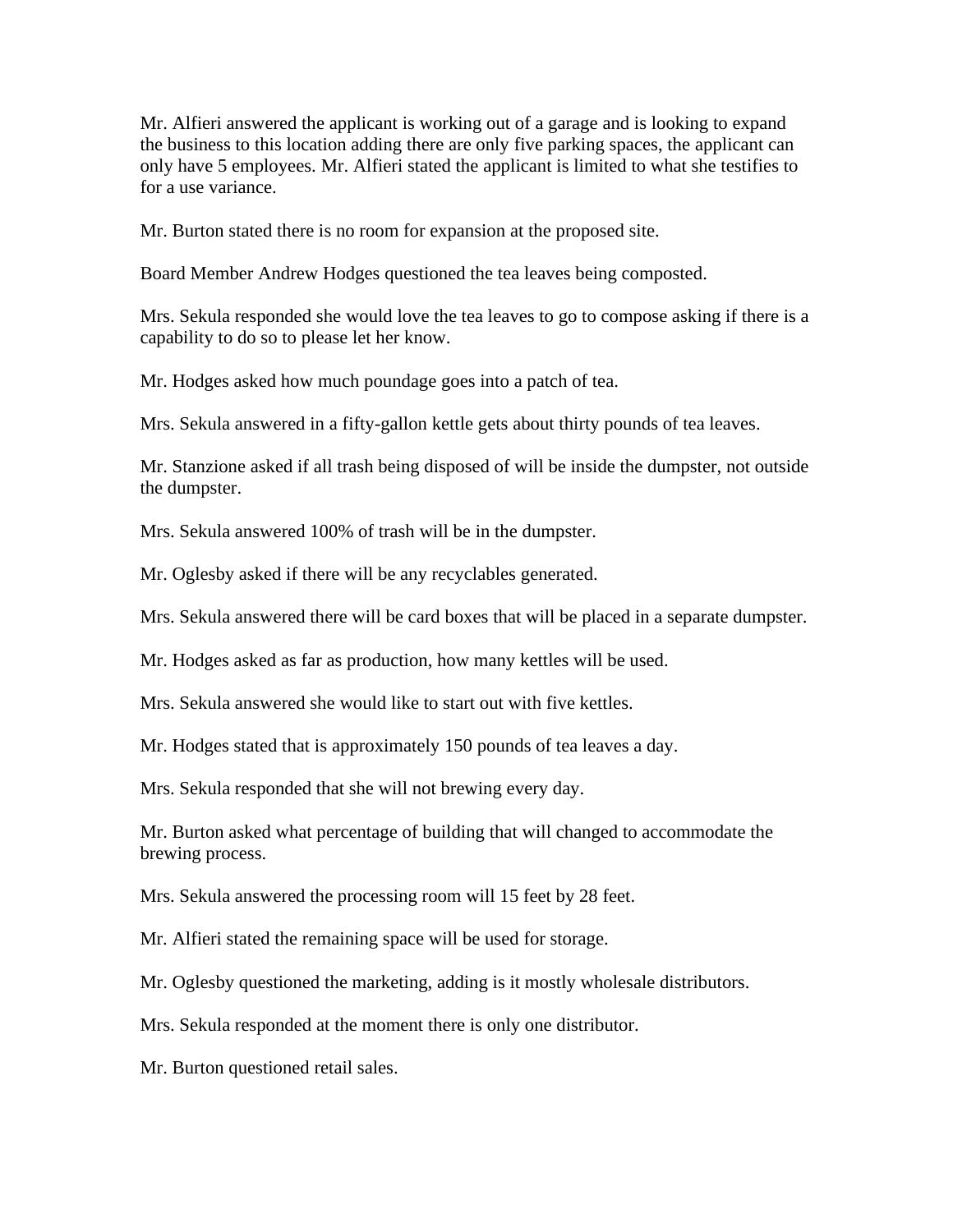Mrs. Sekula responded there will be no retail sales from this location.

Mr. Stanzione stated the applicant is applying as a LLC asking how many members are a part of the LLC.

Mrs. Sekula answered it is only her.

Mr. Alfieri stated the applicant will submit a written disclosure of ownership for both the applicant and the owner of the building.

Ms. Hilla asked if the applicant is proposing ground signage.

Mrs. Sekula answered no ground signage is being proposed adding she would like to have something on the building so that when a delivery is being made, the building is identified.

Ms. Hilla responded signage is permitted on the condition that the signage is in compliance with the ordinance and a detailed drawing is provided as well.

Mr. Stanzione suggested that any plans for signage be submitted with the building plans; therefore, the plans can be reviewed by the construction official. Mr. Stanzione added if a variance is needed for the signage, the applicant will need to come back in front of the board.

McKinley Mertz, Professional Planner for the applicant, was sworn to give testimony at 7:54 p.m. by Land Use Board Attorney Richard Stanzione.

A Planning Exhibit with eight photos of 209 Center Street that were taken on March 9, 2022, by Ms. Mertz, were introduced as exhibit A-1.

Ms. Mertz explained the building located at 209 Center Street is a single-story building that is approximately 3800 square feet adding the rear of building was built in the early 70's and the front dates to the early1960's. Ms. Mertz referred everyone to image number five on exhibit A-1 that shows existing parking spaces, including one handicap space adding there is a car parked in that space; therefore, it might not be accessible by standards but will align to do so. Ms. Mertz referred to image six that shows a total of seven parking spaces and image four that shows a loading area and entrance that aligns with parking on the side of the building; therefore, employees will use the rear entrance to enter the building.

Ms. Mertz stated the tea brewing propose is not a conforming use. Ms. Mertz also stated the proposed site is also non-conforming adding the width, the lot frontage, and front yard setback were conditions that were approved in 1998 and have not changed. Ms. Metz referred to images two and eight in regard to the side yard setback adding the fence might be on the property line and that might be where the foot deficiency is. Ms. Mertz went on to say that in 1998 design waivers for the number of parking spaces, dimensions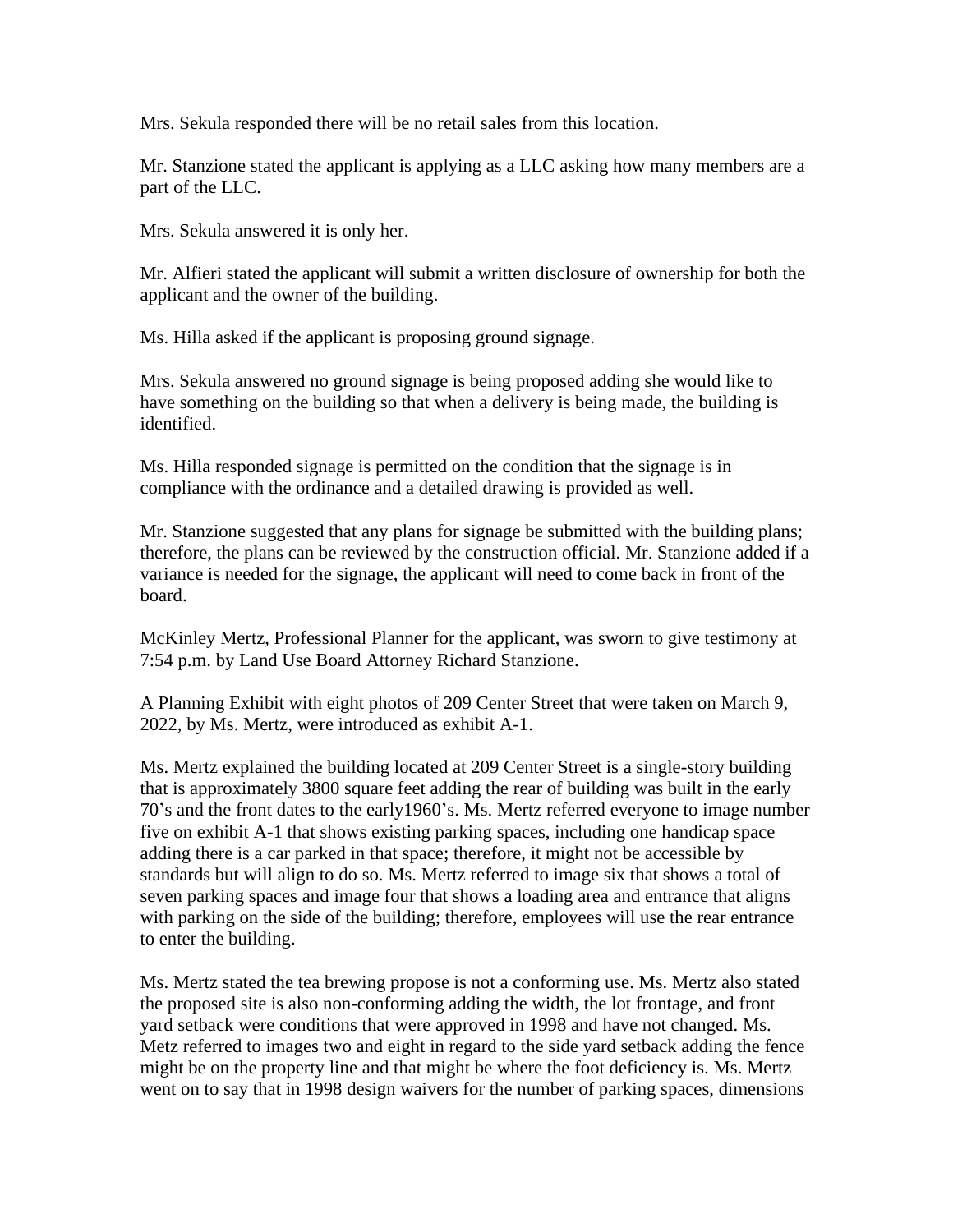of parking spaces, and isle driveway width were all approved.

Ms. Mertz stated the applicant is seeking one D-1 use variance and two waivers. Ms. Mertz explained the one waiver is for the buffer area adding a buffer area is required on commercial property that is across the street from a residential use. Ms. Mertz also stated the proposed building is across street from a residential home adding the residential home is a non-conforming use in a business zone. Mr. Metz also explained the second waiver, that is a buffer shall be at least 10 feet wide whereas no buffer is at the proposed site adding this is a pre-existing condition, nothing is being changed to front yard.

Ms. Mertz stated the positive criteria of the proposed use is the building is suited for the use. Ms. Mertz also stated the building was used as a warehouse adding the applicant will continue to use it as warehouse along with tea brewing. Ms. Mertz further stated tea brewing is not contemplated by the borough ordinance adding it is a unique use. Ms. Mertz went on to say tea brewing does not release any noxious odors and there will be no retail sales meaning no foot traffic or vehicle traffic. Ms. Mertz stated the proposed building is approximately 190 feet from Route 70 so all the delivery trucks that pull in will pull right out, back onto Route 70.

Ms. Mertz stated another positive criteria is that the applicant is proposing a vital business to a once vacant property. Ms. Mertz also stated applicant is renovating the building's interior and cleaning up the exterior. Ms. Mertz further stated the applicant is moving into an existing commercial space that is built for the applicant's use and created efficient use of land, lessening the cost of development.

Ms. Mertz stated the negative criteria is that the proposed use will not negatively impact the neighborhood adding traffic will not be generated. Ms. Mertz further stated any interior improvements will be approved by the construction official such as ventilation.

Mr. Burton referred to image eight, questioning the side entrance of the building.

Mrs. Sekula responded there are two side entrances, one that leads to the basement and the other to the main building.

Ms. Hilla referred to image four, asking if the trailer and a storage unit will remain on site.

Ms. Mertz responded that the trailer and storage unit are temporary adding there are being used for the renovation.

Ms. Hilla stated she has concerns regarding the stripping of the parking lot and ADA compliant asking how the applicant will show the dimensions when no site plan is being provided.

Mr. Alfieri stated the applicant is requesting a waiver for preparing a full site plan adding the applicant has no issue with having an engineer doing the parking area to establish the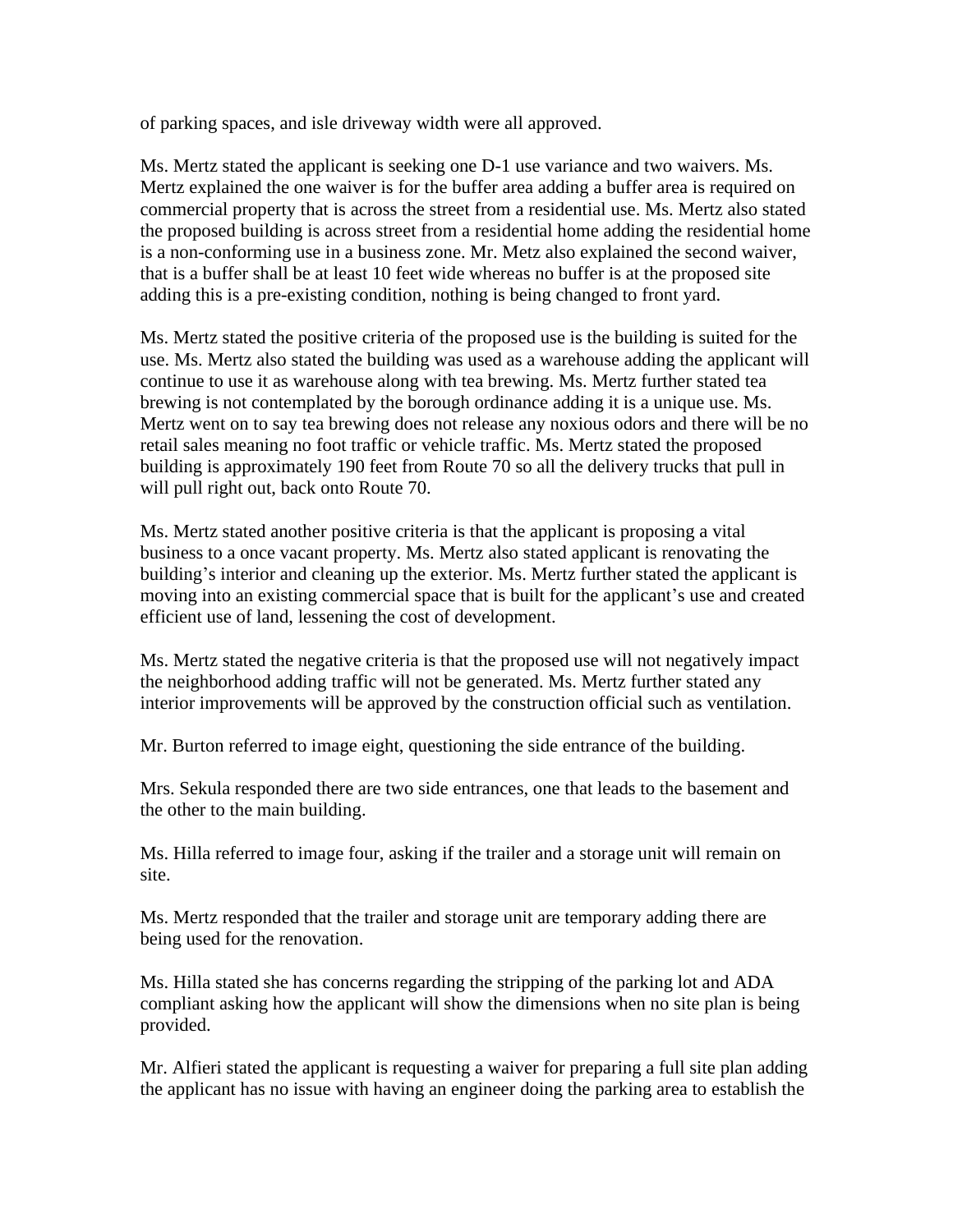parking stall dimensions and ADA compliant.

Ms. Hilla asked to clarify the request waiver for the amount of parking stalls.

Mrs. Sekula answered there will be six parking stalls, one which will be ADA compliant.

Mr. Alfieri stated if the board grants approval and is acceptable with the engineer, the applicant will provide a plan that relates to the parking area, fully scaled.

Mrs. Salas questioned the size of the parking stalls.

Ms. Mertz answered the stalls will be 9 feet by 18 feet adding this size is more efficient.

Ms. Hilla stated there is no stie plan asking how the lighting will be addressed.

Ms. Mertz responded the applicant is not proposing any additional lighting besides with what is existing and the required security lighting.

Ms. Hilla referred to the photos in exhibit A-1 stating that is does not appear that there are any pole mounted lights.

Mr. Burton responded there is one on the back side of the building.

Mr. Alfieri stated the operation of the business is 10 a.m. to 4 p.m.

Ms. Mertz added there is existing lighting on the wall of the building.

Ms. Hilla stated if the business is successful and the applicant extends the hours of operation, there is a safety concern. Ms. Hilla asked if the applicant is requesting a waiver in regard to lighting.

Mr. Alfieri responded the applicant is asking relief to keep the existing lighting adding if the board so wishes to install more lighting, the applicant will do so.

Mr. Burton stated if a site plan was provided, there would be no concern of lighting.

Ms. Hilla stated there appears to be a few areas of concern in the parking lot where water is ponding and the condition of the dumpster, the doors appear to be falling off.

Ms. Mertz responded the applicant will address those areas of concern.

Ms. Hilla questioned the post laying on the ground asking if it was a light pole.

Ms. Mertz answered they were not sure what post was at one time adding the applicant is working on cleaning all debris left behind by the previous owner.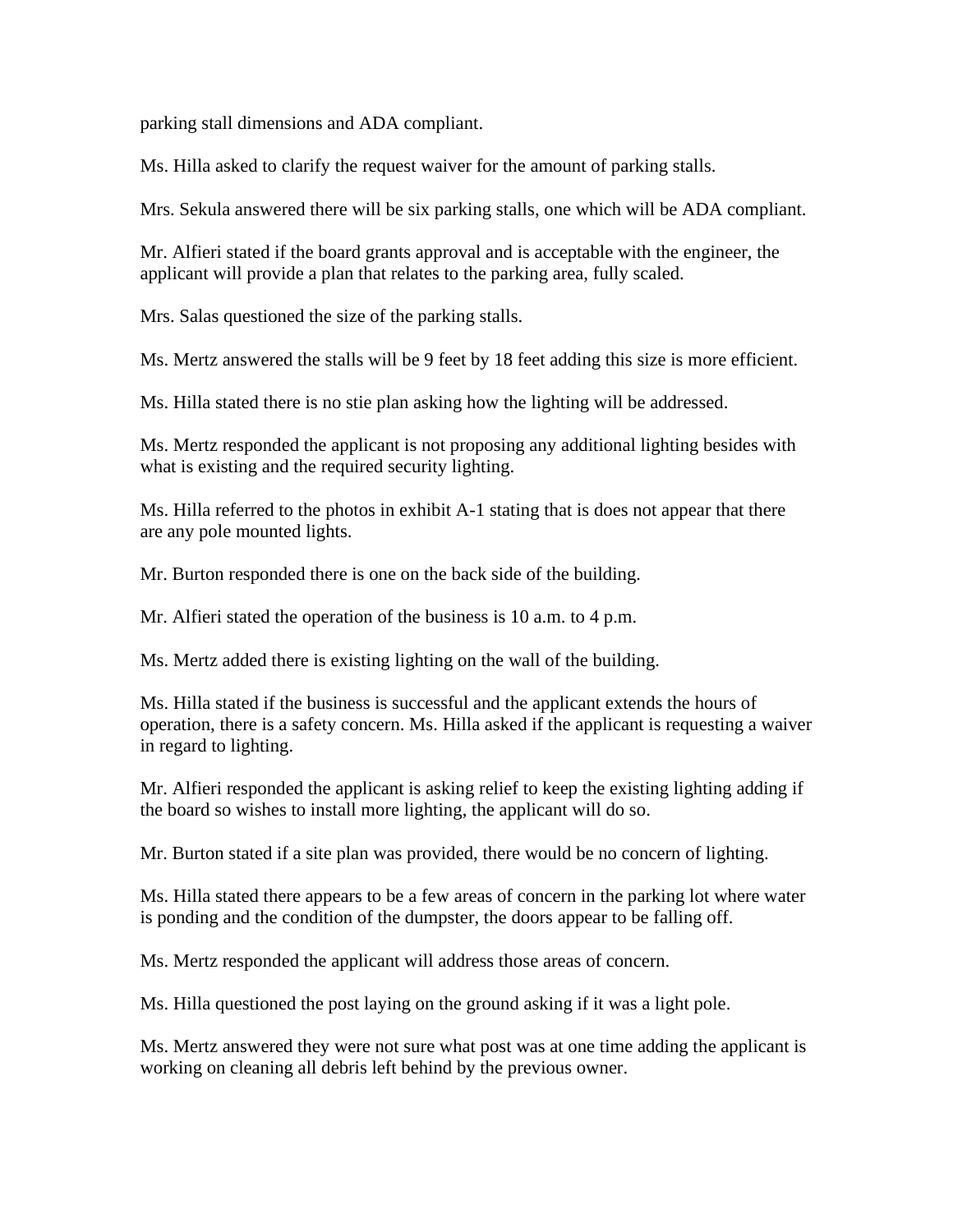Ms. Hilla recommended if an engineer is preparing parking and stripping plans that the grading is addressed as well.

Mr. Burton asked if there were any No Parking signs posted along the building.

Ms. Mertz answered that there is no signs in regard to no parking.

Mr. Stanzione stated the fire department will require those signs.

Ms. Hilla questioned the request for a waiver or a partial waiver.

Mr. Stanzione answered the applicant will provide engineer plans for the parking, stripping, ponding, and grading adding the applicant is requesting a partial waiver. Mr. Stanzione reiterated this is an existing building and that the variances being requested are existing conditions. Mr. Stanzione further reiterated it is a vacant building with the interior being modified and added the exterior not being modified and there is no intention of changing the buffer.

Mr. Burton asked if anything toxic will be dumped.

Mrs. Sekula answered it is a natural as you can get.

Mr. Oglesby questioned the water assumption adding the water lines may have to be updated.

Ms. Hilla stated a change of use requires an application the water/sewer department adding the application will address those types of questions.

Mr. Stanzione reminded the board that for a use variance, it requires 5 out of 7 affirmative votes and added majority of the vote is needed for the waivers. Mr. Stanzione stated if the board is inclined to grant the application, they should consider what is permitted in the zone and if it fits it in such a way and should note that there are no changes to the physical size of the property or the building. Mr. Stanzione further stated the variances being requested are for existing conditions and are automatically approved if the change of use is approved.

## PUBLIC COMMENTS ON APPLICATION OF RAIZY SEKULA:

Time opened: 8:28 p.m.

## NO PUBLIC COMMENTS

Time closed: 8:28 p.m.

Motion by: Maranda Salas Seconded by: Steven Oglesby To close public comment on the application of Raizy Sekula. Roll call vote held. All